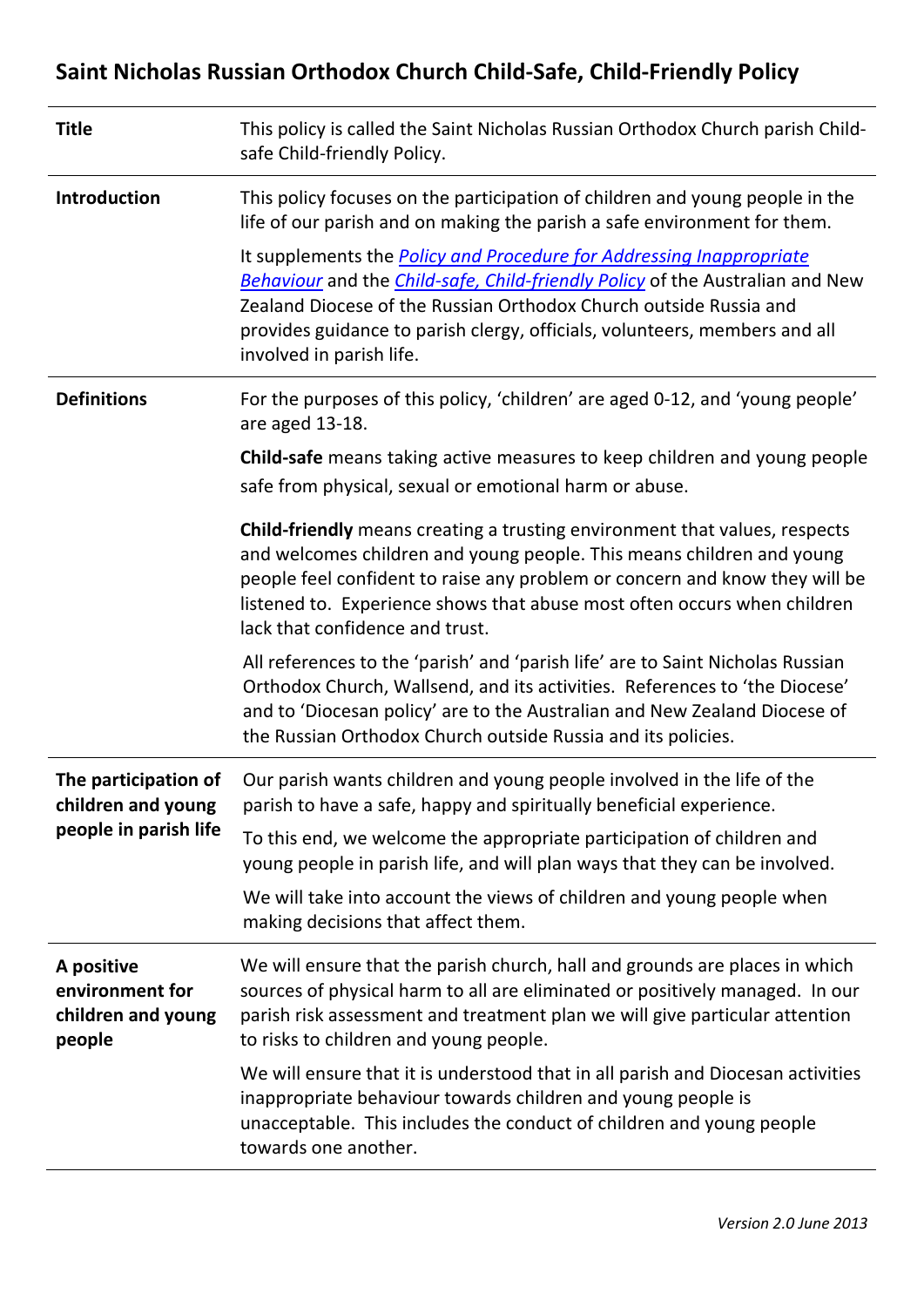| <b>Supporting our</b><br>people who work<br>with children and<br>young people | We promote respect, fairness and consideration for parish clergy, officials,<br>and volunteers who work with children.                                                                                                                                                                                                                                                                                                                                                                                                                                           |
|-------------------------------------------------------------------------------|------------------------------------------------------------------------------------------------------------------------------------------------------------------------------------------------------------------------------------------------------------------------------------------------------------------------------------------------------------------------------------------------------------------------------------------------------------------------------------------------------------------------------------------------------------------|
|                                                                               | All new parish clergy, officials, volunteers, and members will receive a copy<br>of this policy and of the Diocesan Policy and Procedure for Addressing<br>Inappropriate Behaviour.                                                                                                                                                                                                                                                                                                                                                                              |
| <b>Clergy and</b><br>volunteers                                               | Our parish is committed to ensuring that our clergy and our volunteers who<br>work with children and young people are suitable to do so.                                                                                                                                                                                                                                                                                                                                                                                                                         |
|                                                                               | To this end, we will comply with New South Wales law and with Diocesan<br>policy concerning Working with Children Checks and National Criminal<br><b>History Checks.</b>                                                                                                                                                                                                                                                                                                                                                                                         |
|                                                                               | We will ask our clergy and volunteers who work with children to comply<br>with a parish Code of Conduct for working with children. The parish Code of<br>Conduct for working with children is at Attachment A.                                                                                                                                                                                                                                                                                                                                                   |
|                                                                               | We will facilitate appropriate training for our clergy and volunteers who<br>work with children.                                                                                                                                                                                                                                                                                                                                                                                                                                                                 |
| <b>Dealing with</b><br>complaints                                             | Each year the parish Annual General Meeting will appoint two Child Safety<br>Contact Persons, one male and one female, to receive and manage any<br>complaints that a child or young person is at risk or has been treated<br>inappropriately.                                                                                                                                                                                                                                                                                                                   |
|                                                                               | The Child Safety Contact Persons should be trusted parish members who<br>have a demonstrated rapport with children and young people. At least one<br>of the Child Safety Contact Persons should be a fluent Russian speaker.<br>Ideally, at least one of the Child Safety Contact Persons will be a member of<br>the Parish Council.                                                                                                                                                                                                                             |
|                                                                               | Complaints will be managed in accordance with the Policy and Procedure<br>for Addressing Inappropriate Behaviour, with the parish Child Safety Contact<br>Person providing an intermediate step for dealing with complaints about<br>physical risks to or inappropriate behaviour towards children or young<br>people prior to the involvement of the parish priest. In handling<br>complaints, the Child Safety Contact Persons will be guided by the Diocesan<br>policies and by the parish Administrative Guideline on Handling Child-<br>related Complaints. |
| Communication                                                                 | This policy will be discussed with all new clergy, officials, volunteers, and<br>parish members. Age-appropriate information leaflets will be developed to<br>support this process.                                                                                                                                                                                                                                                                                                                                                                              |
|                                                                               | A copy of this policy will be posted on our parish website and on a<br>noticeboard in our parish hall. It will also be regularly mentioned in our<br>parish newsletter.                                                                                                                                                                                                                                                                                                                                                                                          |
|                                                                               | A sign will be displayed at the entrance to the parish church, hall and<br>grounds that clearly communicates the fact that the parish has a child-safe,                                                                                                                                                                                                                                                                                                                                                                                                          |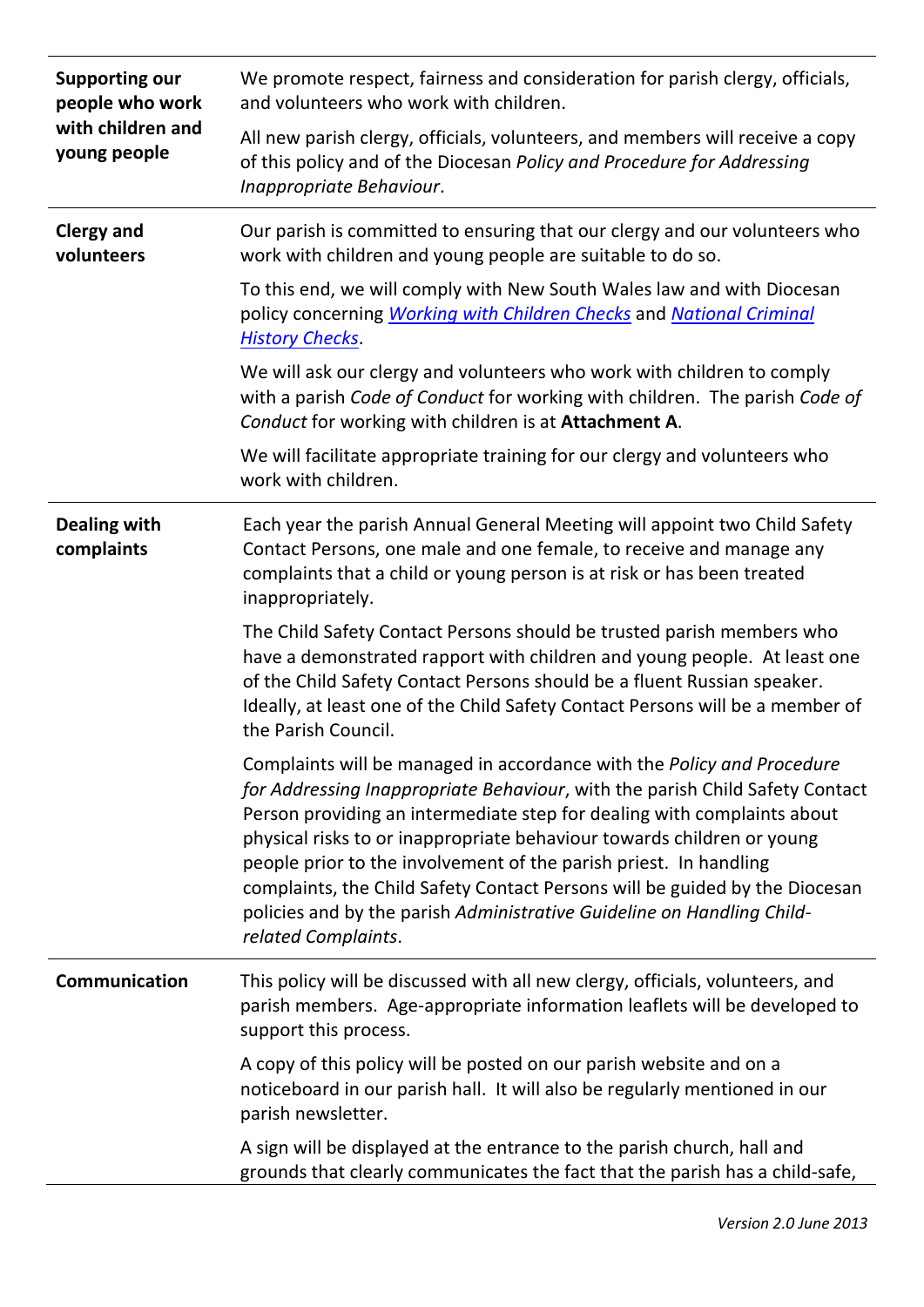child-friendly policy. Copies of the Diocesan *Policy and Procedure for Addressing Inappropriate Behaviour* and *Child-safe, Child-friendly Policy* will be readily available. We will hold age-appropriate information sessions for children, young people and adults twice-yearly. These information sessions will be organised and facilitated by the Child Safety Contact Persons. **Review** With the assistance of the Child Safety Contact Person, this policy will be reviewed by the Parish Council at least every two years. Review of the policy will take into account comments and suggestions from children and young people, parish clergy, officials, volunteers, and members, Diocesan authorities, and the parish insurer.